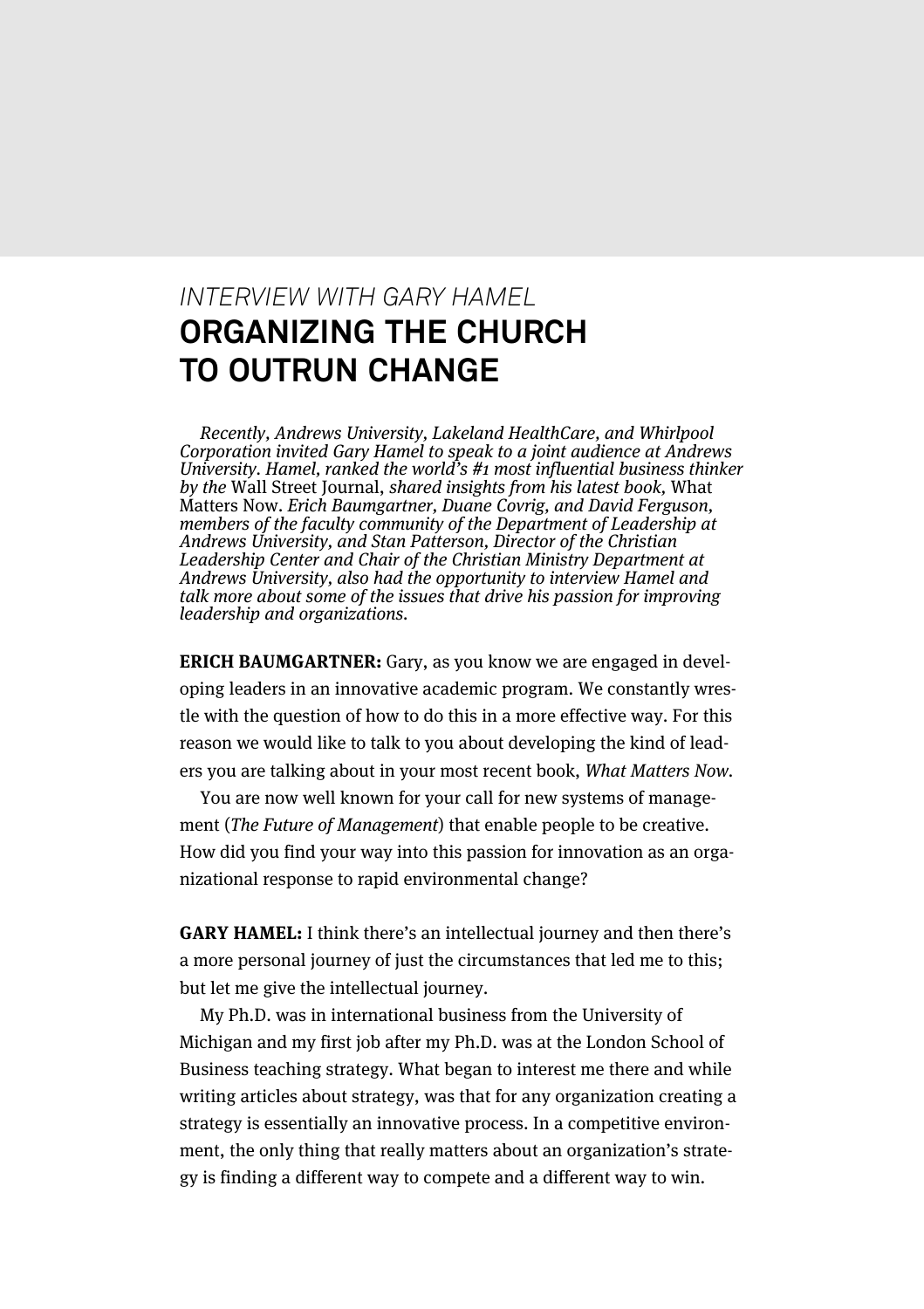So I began to be more interested in innovation and the way most organizations thought about strategy. Usually they had a planning process that was very deductive and quite mechanical. It tended to be dominated by individuals in the organization who had spent maybe their whole life in that business or in that industry. So there was a lot of orthodoxy built in that never even got talked about during that mechanical planning process. And I saw this more and more as being an innovation problem, and not just a "turn-the-crank-on-a-planning-process" kind of problem.

That led me to start thinking deeply about innovation. As I started to study innovation, the thing that struck me was that when you went inside of most organizations and you found something that they had done that was truly innovative and game-changing, and you talked to the people behind that idea, almost always that innovation happened despite the system rather than because of it. These institutional innovators had the courage of Richard the Lionhearted and the patience of Job just to pull this stuff off, because you were fighting all of the forces of the status quo.

In each phase of my career I've wrestled with this cognitive dissonance. I look at the way companies do strategy and it's very pedestrian. In fact, they call it strategic planning, which I've always thought is kind of an oxymoron, like British cuisine or something. (No, I'm just kidding there; actually British food has gotten really good in the last few years.) For me "strategizing" and "planning" are completely different activities. So I was trying to resolve that dissonance and say, no, strategy the strategizing part—needs to be deeply creative and deeply innovative. And I believe that's true whether it's for a church, a seminary or any organization.

So then I started to focus on innovation, and the dissonance I saw there was between the importance of innovation in the organization, and the fact that there was very little in most organizations that encouraged innovation. People didn't have the time to do it, they weren't rewarded to do it, folks in the organization didn't have a common definition of what was innovative and what wasn't innovative, people weren't really held responsible for it, and people weren't trained for it. And so then I spent several years working with a lot of companies around the world thinking about how to make innovation a deep and distributed capability, or how to make innovation everyone's job every day.

And as we struggled to do that, another epiphany emerged, and that is that what we were trying to do seemed entirely logical, but also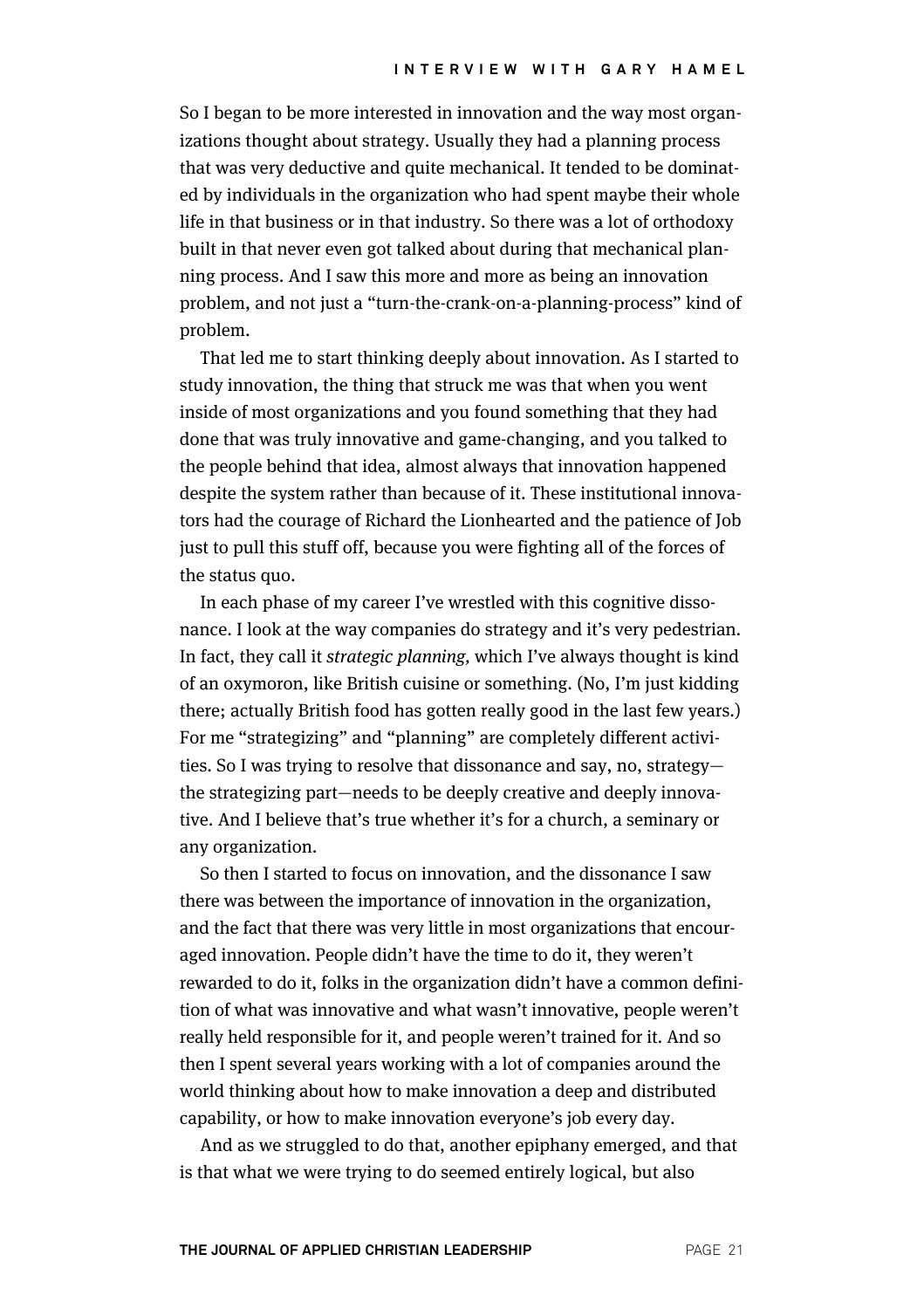seemed almost impossible. And the reason wasn't because individuals themselves can't innovate, but the reason was that the organizations we were working with had been built from the bottom up to be very good at operational efficiency but not very good at spurring new ideas and particularly rule-breaking ideas.

So that kind of led to my work over the last few years, which has really been focused on recognizing that if you want innovation of any sort in an organization, you have to start by innovating around your management processes. This means that you have to work much harder to find the dissidents in your organization. You have to create those incentives for new thinking. You have to make it easy for people to run experiments. And you have to teach them to do that. And so to get innovation in strategy, or innovation in services, or any sort of innovation, we actually have to change this fundamental management DNA in organizations.

So I've kind of gone from strategy to innovation to then thinking about management and this ideology we have around control in organizations and how we rebalance that with principles that are more focused on creativity and innovation and experimentation.

# For me a leader is somebody who can get things done when they don't have positional authority.

**EB:** You've spoken about control and freedom as a paradox we need to embrace. Could you explain that further?

**GH:** Yes, I believe there is a deep assumption, a widely accepted ideology, especially among managers, that control is the basic way to approach management and that bureaucracy is the most rational way to get control (Max Weber). So we end up with a pyramidal structure of managers who manage more managers who in turn manage yet more managers. Thus the organization becomes inefficient and even incompetent.

In a world that is becoming more turbulent, we need organizations that are adaptive and that encourage innovation. And standing in the way is that old ideology of control. The implicit model in many organizations is that control x freedom = a constant. And if control goes up,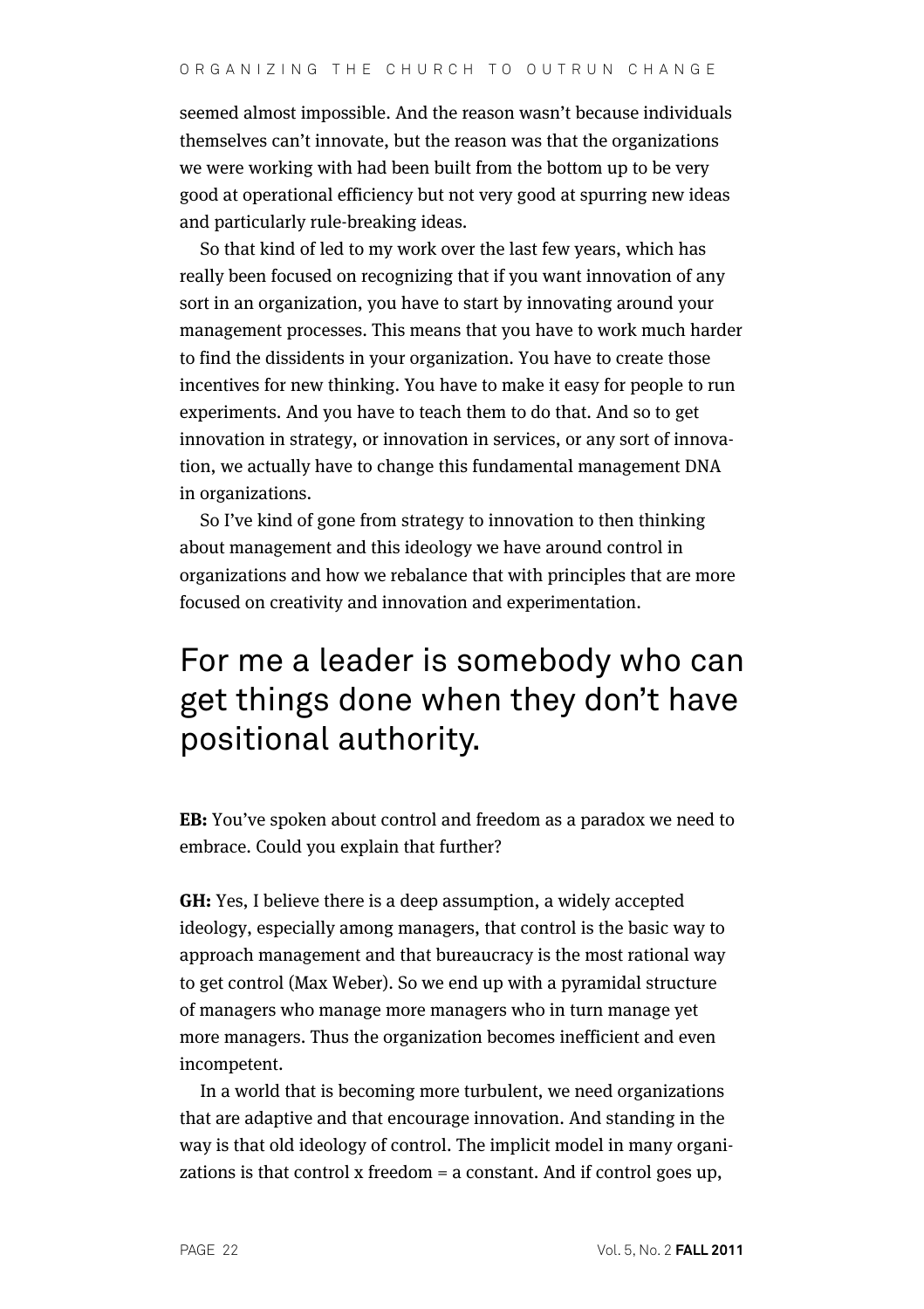freedom must go down and vice versa. But control and freedom are not mutually exclusive. We need both.

I will venture into a place where I have limited expertise, but I think about the paradox of mercy and justice in the Bible. Psalm 7:11 states, "God is a just judge, And God is angry with the wicked every day" (New King James Version). And Psalm 103:8 says, "The Lord is merciful and gracious, Slow to anger, and abounding in mercy." It's easy to view the two ideas of mercy and justice as either/or concepts. We want to choose one or the other, but clearly both ideas are needed. The truth is in both extremes not in the middle. And the same is true for freedom and control. And, by the way, I believe humans are very good at managing paradox.

**EB:** Another possible dichotomy might be leaders and managers. Let me read the first few sentences in your new book: "If you are a leader at any level in any organization, you are a steward of careers, capabilities, resources, the environment, and organizational values. Unfortunately, not every manager is a wise steward" (Hamel, 2012, p. 3). In the first sentence you talk about "leader" and in the second sentence about "manager." Could you please clarify, do you use those terms interchangeably?

**GH:** You know, it's a really good question, and I don't know whether I can clarify it; let me try, because I do probably use them interchangeably, and it may be just because I'm a little sloppy there. But let me think aloud on this for a moment.

I make a distinction—you know, you can talk about management as a layer or a set of layers in an organization: "the management," "the folks up there," "the suits," and so on. Or you can talk about management as a set of activities that people need to get done. So if you think about management as a set of activities—I need to set direction, I need to get my resources behind the right priorities, I need to find the right people, I need to produce budgets, I need to produce milestones, measure so I can track my progress, create incentive systems to keep people focused on the right things, identify variances as they arise and correct those variances—all of that is the work of "managing." And I think the question for me is, is there some kind of work of "leadership" that goes beyond that? And if there is, I'm not sure what it is. Because I would even argue, you know, whatever objective you set for yourself, understanding what are the values that you're going to need to put around the organization that drive you in that direction, that's important too.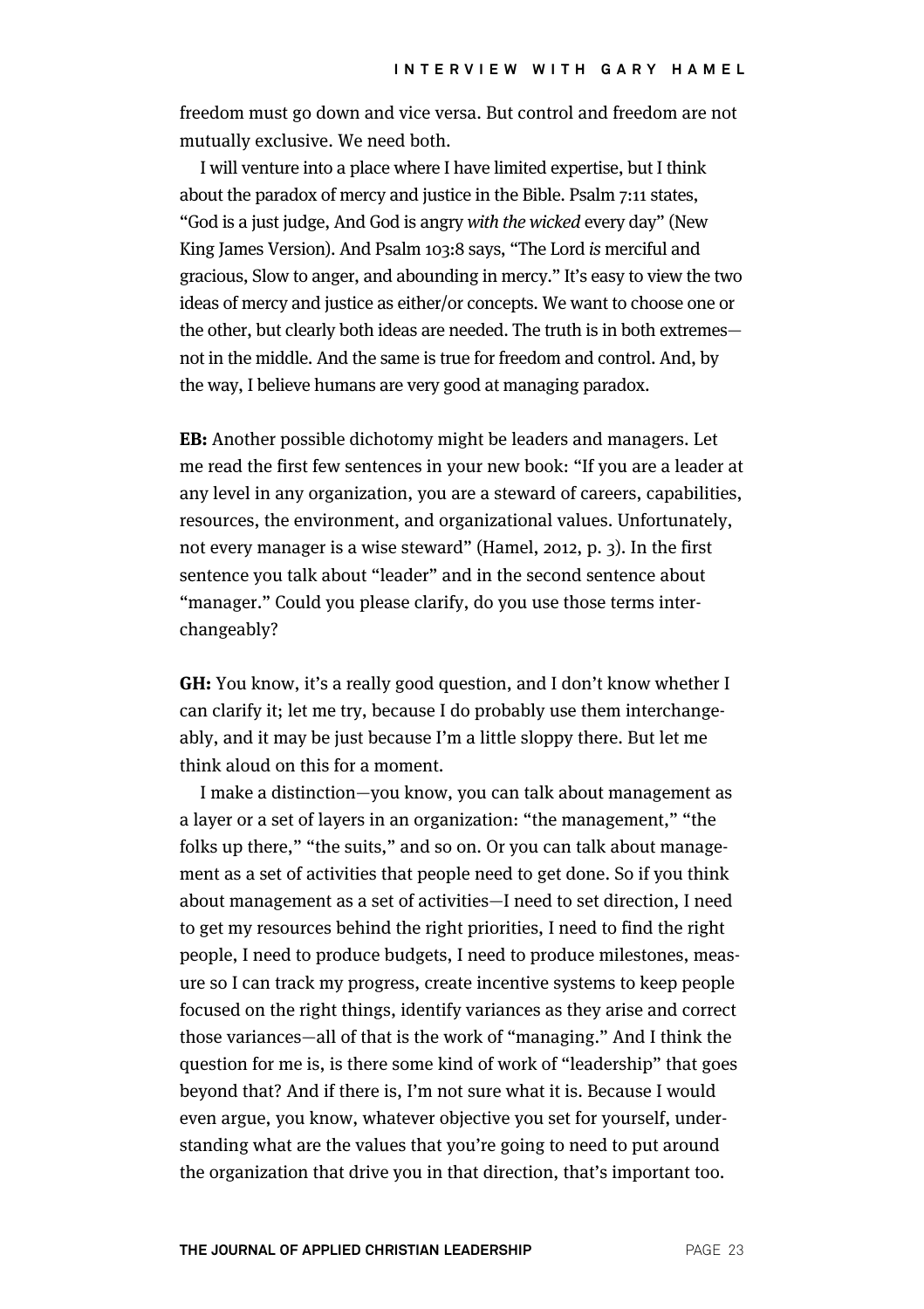So I think historically we made a distinction between what I would call in organizations "executives," "managers," and "operators." So the executives, you know, those are the top corporate officers; here at Andrews it would be your vice presidents. And then managers are kind of a level down from that; middle managers. And then you have the people every day who are cleaning the floors, and running the IT system, and keeping the lights on, and so on. And I think historically we saw the executing, the managing, and the operating as corresponding to different organizational levels. And I think more and more, I see those not as different levels but just different sorts of activity. And so, at least my vision of where organizations are going to go is, in any given day, anybody in that organization could play some or all three of those roles.

So let me give you some examples: IBM, Red Hat, and 3M all invited company-wide conversations when trying to define their values and growth opportunities. Suddenly, something that was historically regarded as the work of "the leaders" is now crowd-sourced to a much broader group.

On a given day, I may be contributing to this conversation about where the company should go next—that's kind of an executive leadership issue. I may be working on PowerPoint slides for presentations that is really an operational issue. And I may have some managerial role as well and I'm checking in on a team to see how they're doing, making sure they're on budget and on track. So I think what is slowly going to disappear is that kind of organizational caste system where leadership means people at a certain level rather than people who are thinking about the future, who are externally oriented, who are thinking about opportunities, and who feel responsible for preserving the company's values. I want every employee to think in that way.

So I'm not sure I draw a very clear distinction between managing and leadership. I guess I kind of turn the question back and say, if you think there is a distinction between leadership and management, how would you define it? Because I think the work of managing includes the direction setting, it includes values definition, it includes all of the things that I think we normally put under the rubric of leadership.

For me a leader is somebody who can get things done when they don't have positional authority. Because you can give somebody positional authority—you can name them vice president—that doesn't make them a leader. And you have people who have no authority at all who do amazing things.

I think of this—I won't even remember the name of this movement—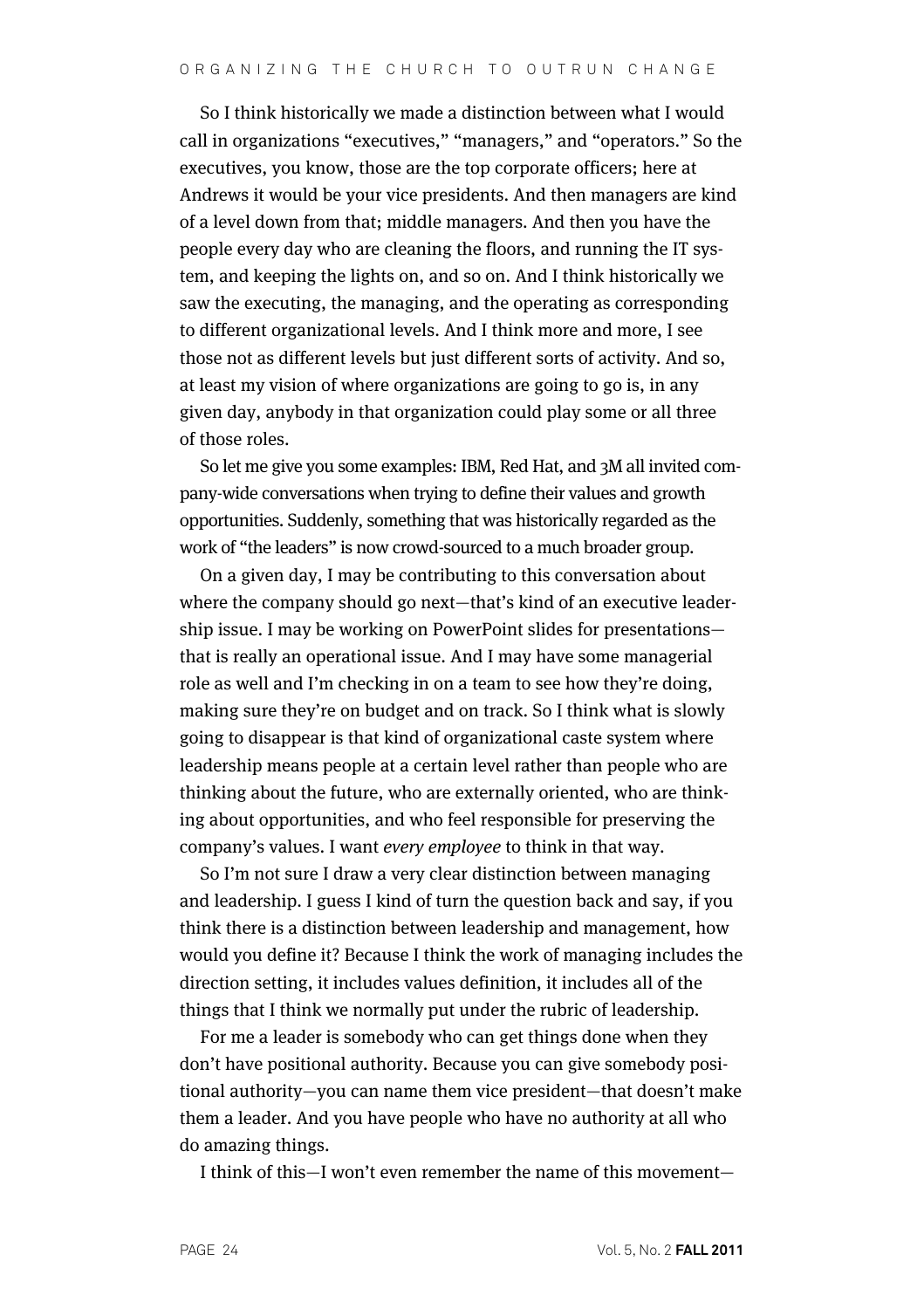you can find it online with a little Google search. But there's a woman in India who started a movement. They were so upset at the fact that police were turning a blind eye to prostitution and corruption that she started a movement. And these women, all they have is sticks; they don't attack anybody, but it's kind of a symbol of power for them. And so they march on police stations and they've gotten a lot of local police commissioners fired in India, and they've become this very powerful force. Well, that person is a leader! Right? No hierarchy; nobody elected her; I'm sure there's no formal power structure. But for me that's a leader.

**EB:** So how can we prepare that kind of leader?

**GH:** Well, it's interesting. Again, I've spent my whole life, I suppose, in leadership development in one way or the other. I've been an MBA professor forever and I've done a lot of executive education. And I believe there is a huge amount of value in leadership development. I think that teaching people to be self-aware, and teaching people to be emotionally intelligent, and teaching people how to work from the future backwards, and helping them master the tools that you need to run complex organizations, I mean, this has to be a good thing.

I guess what I'm saying is—the world is becoming more turbulent faster than organizations are becoming more adaptable. And this is definitely true for the church in North America. But what I would also say is, the challenges that are facing leaders are growing faster than leadership competence, or the collective competence of any small number of leaders. So it's not that we shouldn't work our very best to train leaders and make them as competent as possible. But vesting that leadership responsibility in a small number of people at the top of a largely pyramidal organization—I mean, if the assumption is we are training people to climb the ladder to occupy the commanding heights, however well we train them, they are not going to be up to the task. If you put those leaders inside of traditional pyramidal organizations, which I argue empowers the few at the expense of the many, and all this effort often fails to exploit the collective intelligence of the entire organization they will struggle.

I think what we're finding is that the organizations that are going to win are the ones that do the best at exploiting the intelligence, the imagination, of everyone there. But they don't start out with any kind of prejudice about who can contribute to what sorts of decisions or who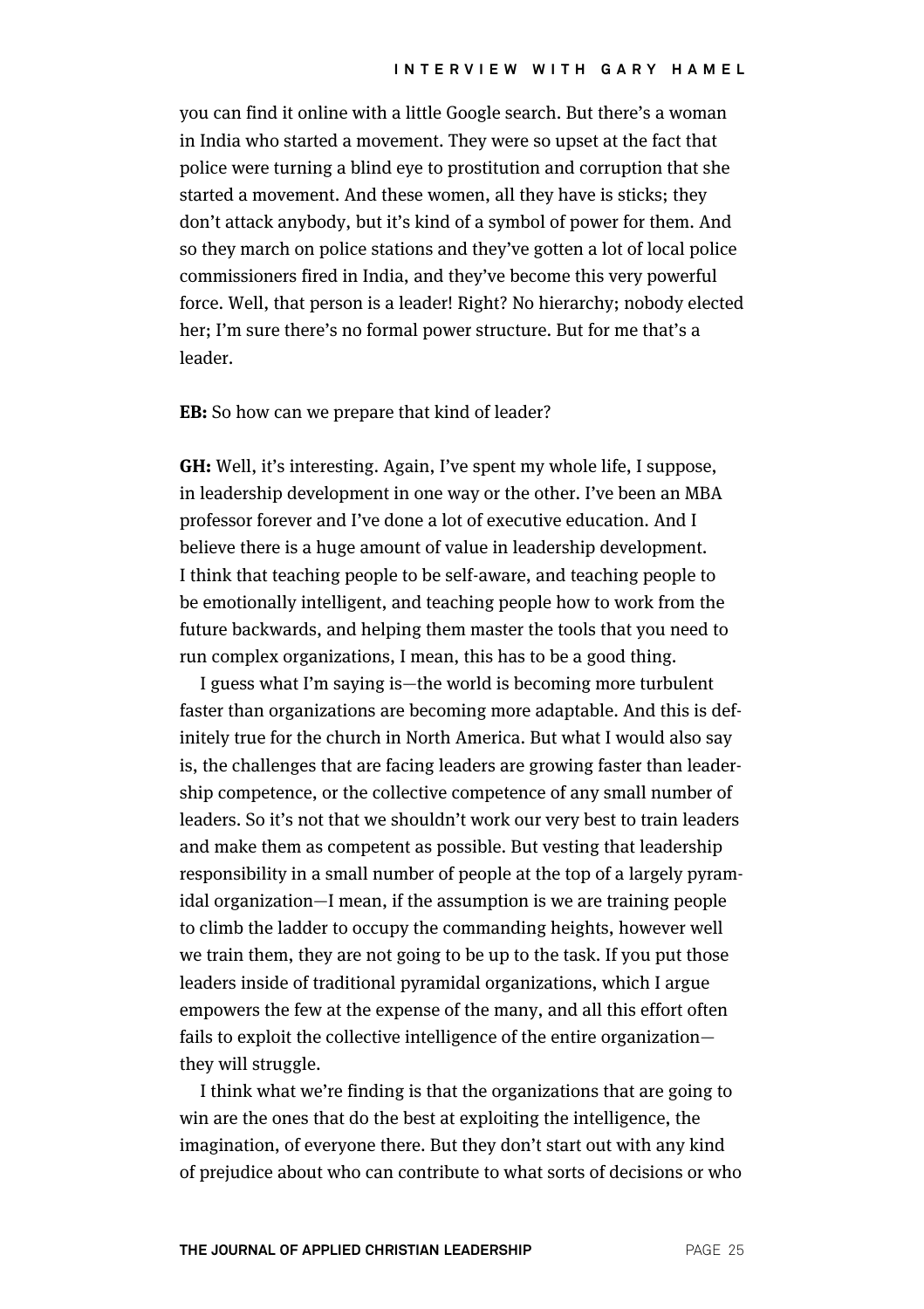should really be in control on what kind of issue. Simply look at the track record over the last few years, where most of the new markets, the new wealth, are being created by relative newcomers to the industry, and you say, "OK, so how much does experience matter anymore?" Right? If somebody comes along like Mark Zuckerberg, a 20-something year old, and can challenge the 30-somethings at Google, who in turn challenged the 40-somethings at Microsoft, who challenged the 50 somethings at IBM. Experience matters a little bit, but what you see again and again is that when you give a small number of folks—"leaders"—when you give a small number of leaders in an organization a disproportionate share of responsibility for strategy and direction, you are implicitly giving that small group of people the ability to hold the organization's capacity to change hostage to their own willingness to adapt to change. So the pace of learning of that small group at the top becomes the gating function on the capacity of the entire organization to change. That model I don't think works anymore.

**David Ferguson:** I direct the Undergraduate Leadership Program at Andrews University. What you have just said seems to have implications for the age range of people who might make really core contributions. Does it also in your mind affect our approach to developing them? Would it be dangerous to relegate leadership development to business and MBA programs that seem to feed that pyramidal structure, or should we not make a more universal attempt at training innovation and so forth?

**GH:** I totally agree. Because I still argue if you go back and you say, OK, there's a lot of managerial leadership needed—however you define that. In other words, there's a lot of skill and competence that's needed to bring resources together, to motivate people, to inspire them, to put a plan together, to get something started, and so on. I'd like as broad a number of people to have that skill in society as possible, because what makes the economy vibrant is that you have all of these newcomers who can challenge the old guard. It's a kind of economic Darwinism, I guess you could say. I don't believe any organization should be protected from its own stupidity. If you can't adapt, you're going to die. And creating people with those leadership skills, you look at the huge explosion over the last few years in social entrepreneurship; it's an amazing thing to see. In fact, a lot of my MBA students don't want to go work for these big companies anymore. They don't want to work for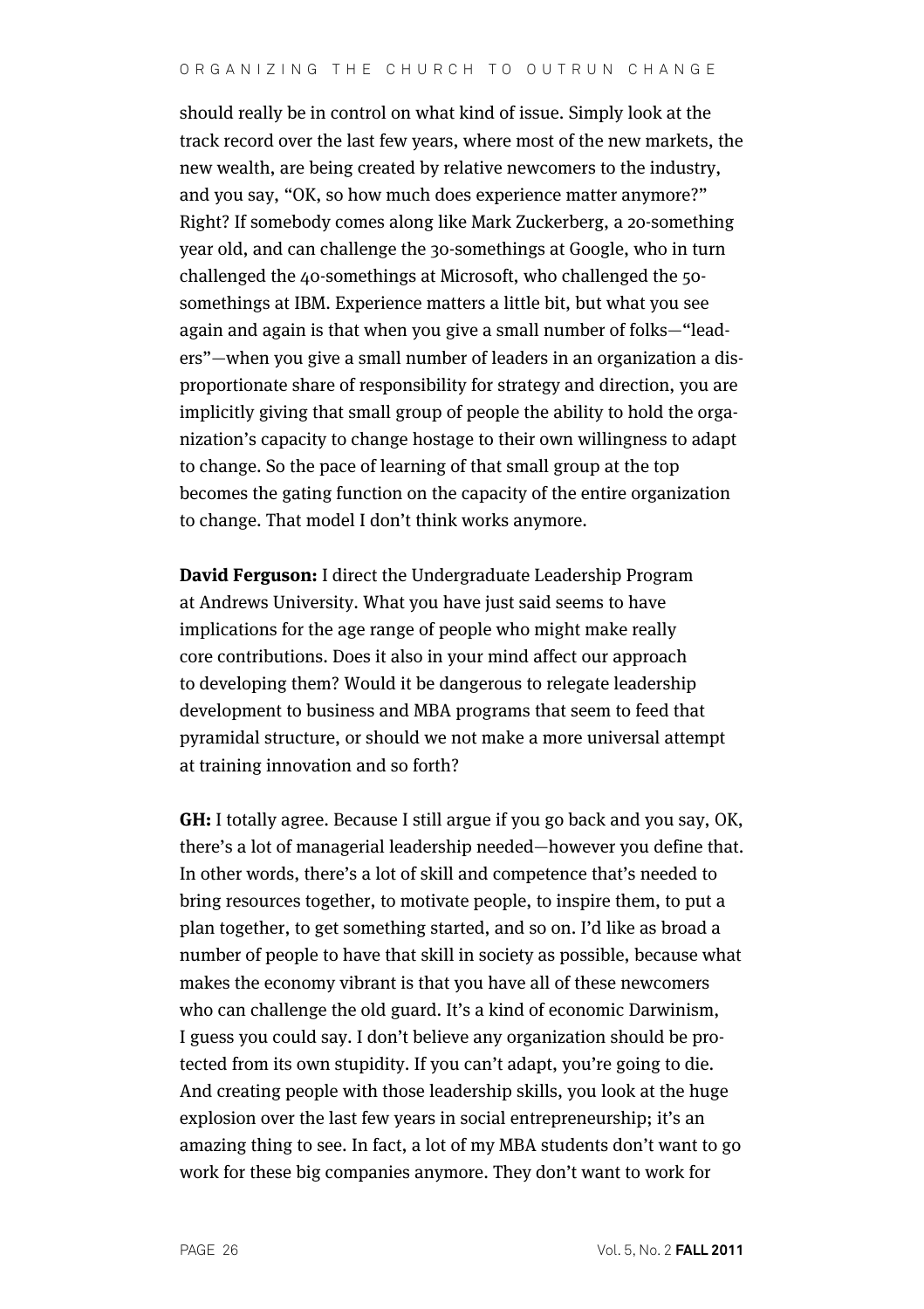Shell and General Motors. They want to go to some startup or some social startup. And what you see now is that the first generation in history is now coming of age whose primary social reference point is not a hierarchical organization. This is the first generation in history for which that has been true. And so they just expect to be able to contribute.

**DF:** Deep ramifications for the church, then.

**GH:** Absolutely. Most young people do not want to work in a hierarchical organization, and they don't want to worship in one either.

**STAN PATTERSON:** I'm old and I don't want to work in a hierarchical organization.

**GH:** Yeah, exactly. Why would anybody? What young people have learned in those social networks, online forums, blogs, wikis, etc., is freedom to communicate, freedom to create, freedom to connect, freedom to choose, and freedom to challenge. Nobody will be able to take that away from them—and we shouldn't want to!

What my friend Drew Williams at St. Andrews Church would say is low control and high accountability. In these new structures, employees are held accountable to their own mission by their peers. In my book I describe what happened in Drew's church when he used a totally different approach (chapter 4.3, "Building Communities of Passion").

**SP:** And the question I have—and I've worked as a pastor, I've spent 15 years as a denominational administrator, and I'm teaching now—how might this fit into the organized church today, especially given the fact that the church continues to move toward a centralized model?

**GH:** You know, I don't think it really does fit. I think there may be a migration path. But there's a reason (and I'm making a generalization) that many if not most of the fastest growing churches over the last several decades in the United States have basically been entrepreneurial churches. It used to be if you were at seminary, you wanted to come out and find a big pulpit. So in our [Adventist] church that might be Loma Linda, or Andrews, or, I don't know, Silver Spring [Maryland]. If you're a Presbyterian or Episcopalian it might mean something else. It's just the parallel of what we've seen in business—people wanting to be CEO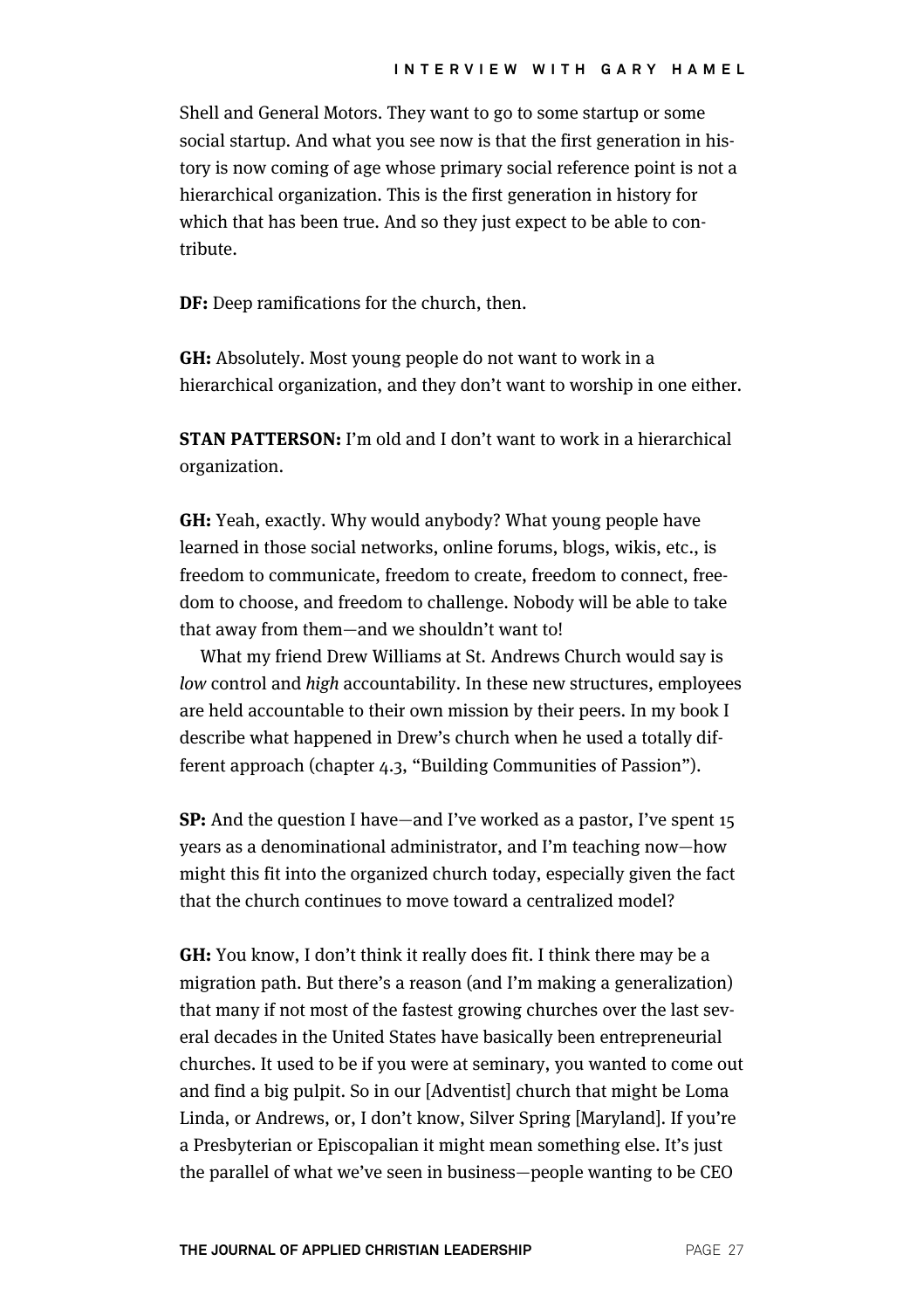of a large company. But I think over the last few years, a lot of the brightest, young, most ambitious pastors want to go out and build their own church. But the dilemma is that if you look at those churches, they follow the same kind of 40-year curve. They grow very fast, but then that recipe becomes stale. I mean, the megachurch phenomenon is mostly over, right? It's now on the downside of its strategy curve.

And so I think there are ways of starting the change and I'm trying to do it with the church I'm part of. But I'm not sure that it starts with some big program at the center. It might. If you can get people at the center to understand this, and understand this is not an option, that these organizations are too slow, they're too inflexible, they're too disempowering, sometimes you can kind of convince a CEO, a president of an organization, to get there. More often I think you have to start with wherever you are lower down, and you just start experimenting with a different model.

**DUANE COVRIG:** But even then, for example, the Ohio Conference [of Seventh-day Adventists] voted to dissolve themselves—they thought there were too many layers. The Union [the higher level] already did the payroll and everything, but it said, no, you'd better not do that. So even if you try at certain levels, you might not be able to make it happen.

**GH:** Yeah. I think to do it—and there are very few organizations who've been down this path—you have to mobilize, whether they're frontline employees, or parishioners or congregants. But there's often what I've described as a "Gorbachev problem." So if you think about Gorbachev in the final days of the Soviet Union, I think he genuinely was an advocate for glasnost and perestroika. And so he knew; he could see the handwriting on the wall. And the people wanted a different sort of life. They wanted food in the shops, and more freedom to travel, and so on. But the problem was the nomenklatura, right? It was all the city bosses and the party administrators in between. And I think it wasn't until Yeltsin kind of lit the fire in Moscow that change started to happen for good; you had people out in the streets and so on. And you've seen it with the Arab Spring. But essentially, if you have somebody pushing, even a very enlightened leader, who's pushing from the top down into that mush of the institutionalized bureaucracy, of the apparatchiks, you're not going to be able to change. And if you have just a bottom-up thing that isn't legitimized from the top, ultimately they will splinter, right? Because they don't have the charter, or the permission.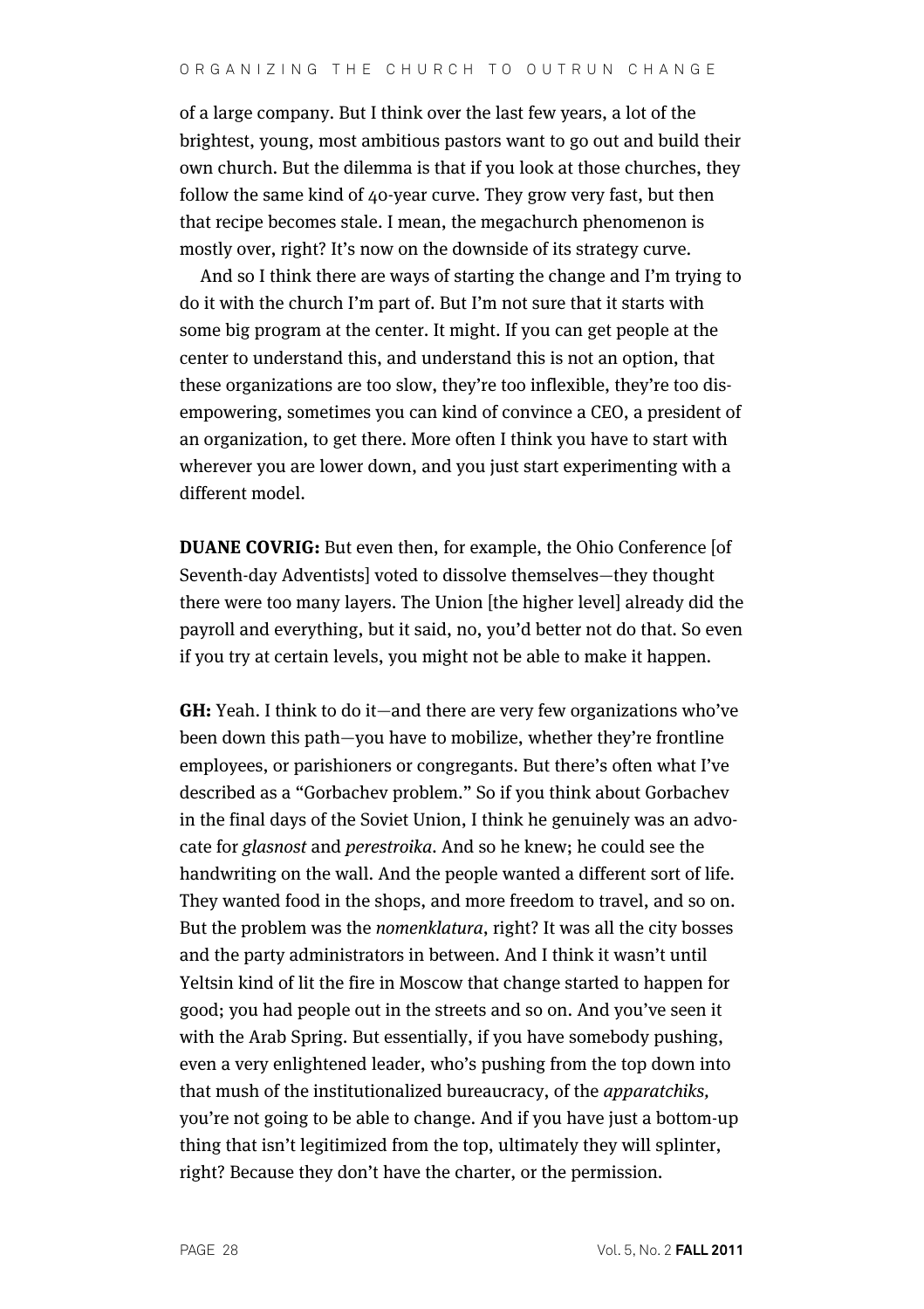So in the organizations where we're trying to do this, what we're trying to create at the very top is this sense of, "Guys, this is not an option. This has to change. The old structures are simply not going to work; they will not serve us well; they are not consistent with the first-century church at all." In fact, the most eye-opening book I read over the last several years is a book called *Pagan Christianity*. It's written by George Barna and somebody else [Frank Viola]. He argues that most of the church structures—you know, as Adventists, you can look at the Catholic Church and be critical about all of the tradition and all of the hierarchy. But you know what? We're hierarchical, too! And we have our statement of beliefs. I'm not trying to have equivalency. But if you look broadly at the church structures that we have, as I understood that book, a lot of those got created with Constantine. When he was trying to legitimize this emergent, dynamic movement he needed also to find something for these pagan priests to do, and they had a structure that mirrored the Roman army. And so he overlaid that structure onto this new church, with the bishops, and the hierarchy, and so on. And in one way or the other we've all kind of copied that organizational model. And you know, it's a tough thing to think through the alternatives. But if there is an alternative, I think it's going to have to come from either political leadership at the top of the denomination, or a few very influential pastors challenging their congregations to think in very, very different ways.

I actually go to a Presbyterian church, and I think it's the largest Presbyterian church in the country, certainly the largest one on the West Coast; it has about 6,000 members. And so I've been working with them. And it's probably per capita one of the richest churches; I mean, we have probably 30 or 40 billionaires in that church—entrepreneurs who've built companies, and so on. And, you know, they're pretty satisfied. And then you say, "Alright guys, let's think about it: of the seven million people in the Bay area of California, four million of them have no religious affiliation whatsoever. And as a church, despite having all of this wealth, all of this talent, we are just fundamentally irrelevant. And so what are we going to do with that?" We show up every week, we're really satisfied, we've got amazing music, amazing preaching, etc.. It's like entertainment. But are we doing something? And this huge amount of untapped leadership talent is sitting there, that has never been asked to do anything except put money in the plate, show up on the programs, do what we ask you to do, but has never been unleashed.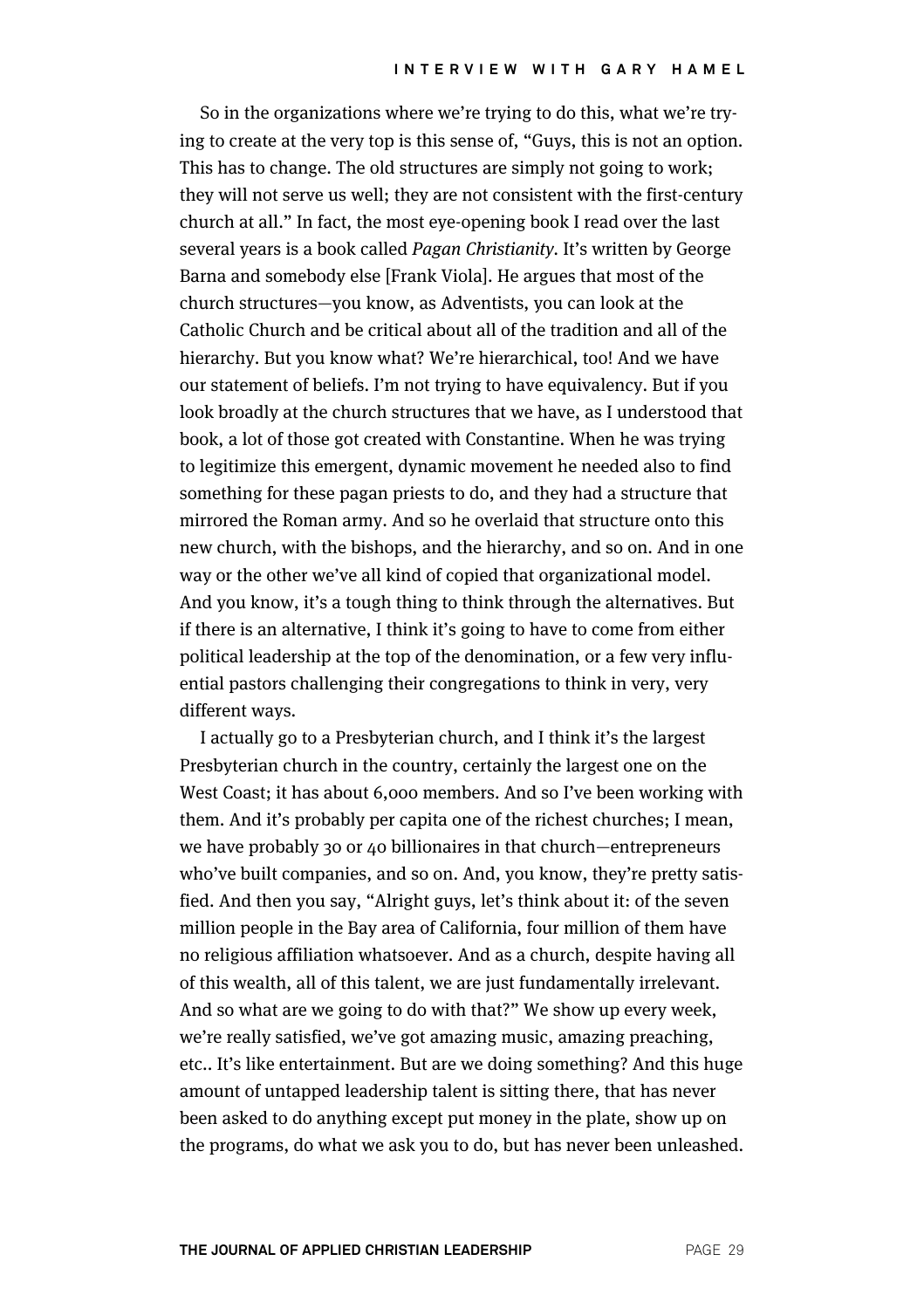**SP:** But the original DNA of the church was different. It is more like the model of organization you call for in your book—a model that embraces the idea that we were created to create?

**GH:** Oh, I think so. And I think that's why the church grew—literally it was the world's first viral organization. And when a church got to a size that it could no longer fit in one house, you split and you started meeting somewhere else. But not the idea that you had two or three thousand people together—and as I understand it, and you guys can correct me, there was no professional clergy. There were people who traveled to help plant new churches and start new communities. But the idea that we're going to outsource spiritual leadership to a paid clergy? That was not a first-century idea, I don't think.

I have this DNA analogy about why innovation is so difficult. If you think about a dog, it's certainly possible to get a dog to walk on its hind legs; if you get the right incentive in front of its nose, it'll take a few halting steps. But the moment you turn your back the dog is back on all fours because it has quadruped DNA; it does not have biped DNA. It's just never going to really be comfortable on two legs.

And so what really struck me was that there was something very deep and fundamental in organizations that made innovation almost impossible. And that really deep DNA was a set of principles around which these organizations had been built—principles of standardization, and hierarchy, and alignment, and conformance, and control, and discipline, and predictability—all of these principles are very well represented in our management processes—including the church. We have a lot of ways of making sure that people never color outside the lines. But instead we have to ask ourselves, what will the church look like that honors, respects, and enables parishioners of all ages to live, worship, and evangelize in the way they were created?

**EB:** So what advice would you give to church leaders—well, to all of us, even just ordinary parishioners interested in renewing the church?

**GH:** Several years ago I gave a presentation to church leaders at Willow Creek in Chicago. Much of my thinking about churches is in my Wall Street Journal blog about that experience (http://blogs.wsj.com/management/2009/08/21/organized-religions-management-problem/).

But basically I have two suggestions: First, you have to be able to overcome the natural human tendency to denial. How is the church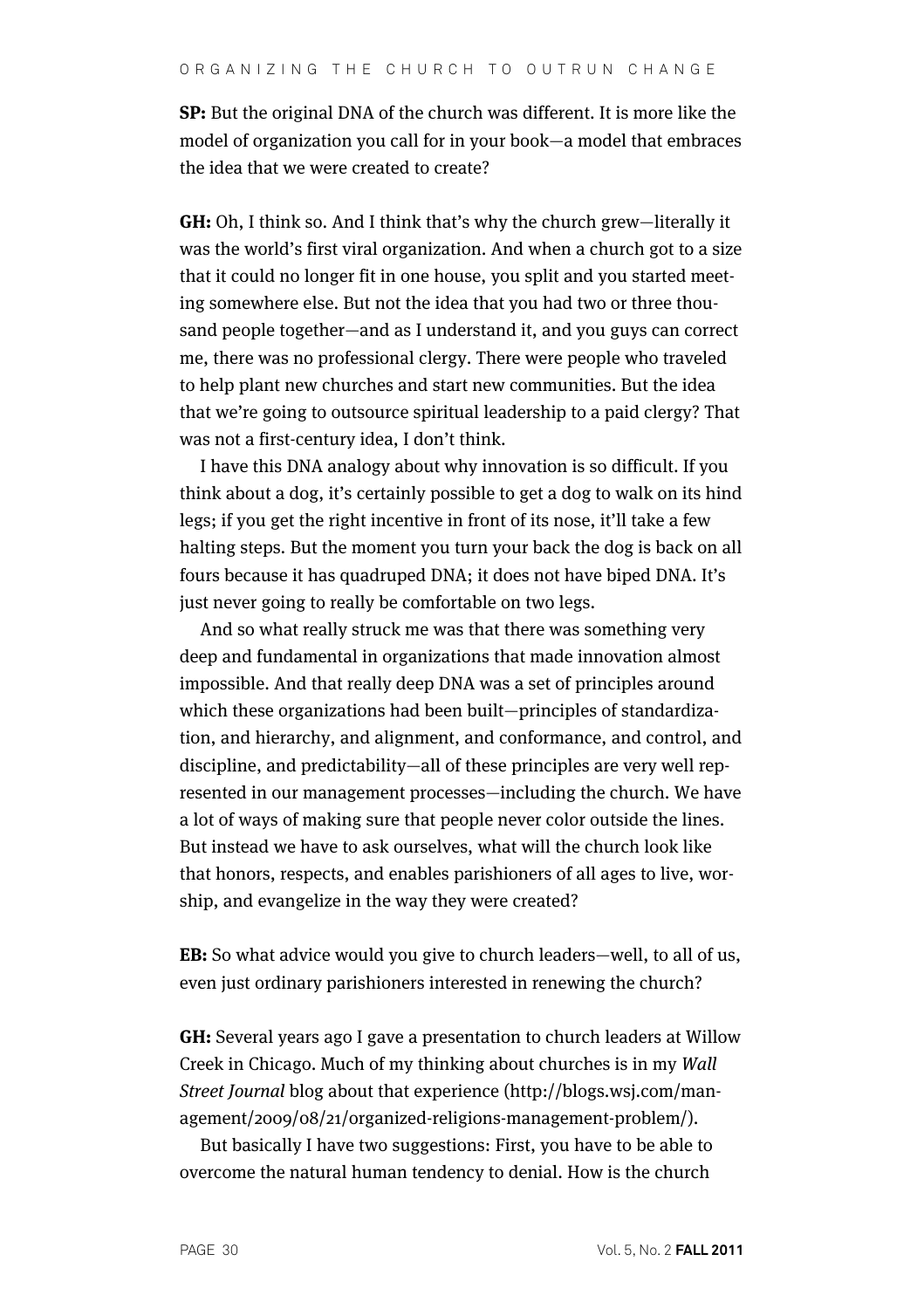doing? What are the facts? Here's some I think about:

- On an average weekend, only 17% of Americans are in any sort of religious meeting.
- In 2006, there were 91 million more Americans than in 1990, but there was no increase in church attendance during this time frame.
- Young people—most have kind of a neutral view of the church but of those who are negative or positive the ratio of negative to positive is 16 to 1.
- One research study of 100 lifestyle variables found that only in a handful of variables was there a difference between Christians and their non-Christian neighbors. Only one out of four believers will do anything for their neighbors.
- Church consultants Tom and Sam Rainer define a healthy church as one having a "conversion ratio" of 20 to 1. That is, it takes fewer than 20 members in the church to bring in a new member in one year. By that definition only four percent of churches are healthy. Most Christians don't feel personally responsible for bringing someone to Christ—that's the work of the pastor.
- Barna defined 10 stages of spiritual growth—from "no commitment" to "settled, committed to love God and others." He found only 11% of Christians get beyond Stage 5 and less than two percent have a fully mature relationship with Jesus.

So is the gospel failing us or are our churches failing humanity? I believe, like you, that Jesus is humanity's best hope. And I believe that the church is the embodiment of that hope in this world. If the church loses its influence in society, we're all worse off for that fact. Victor Frankl believed that humans who live in the absence of some sort of transcendental purpose will be bored, cynical, and selfish. And if that doesn't describe the postmodern society, I don't know what does.

The Christian church is not doing well. Church is a weekly convocation of the converted and the content. It is not an incubator for fledgling Christians. So is the problem with the message or our methods? How effectively are we engaging those who aren't even nominally Christians? How effectively are we moving people to transformation? There's much about what we do that is not effective. A lot of things are going to have to change if we're going to reverse these trends.

It's easy to blame secular forces for these trends. We live in a consumer-driven society where the size of your paycheck counts for more than the quality of your character. A media-saturated society offers us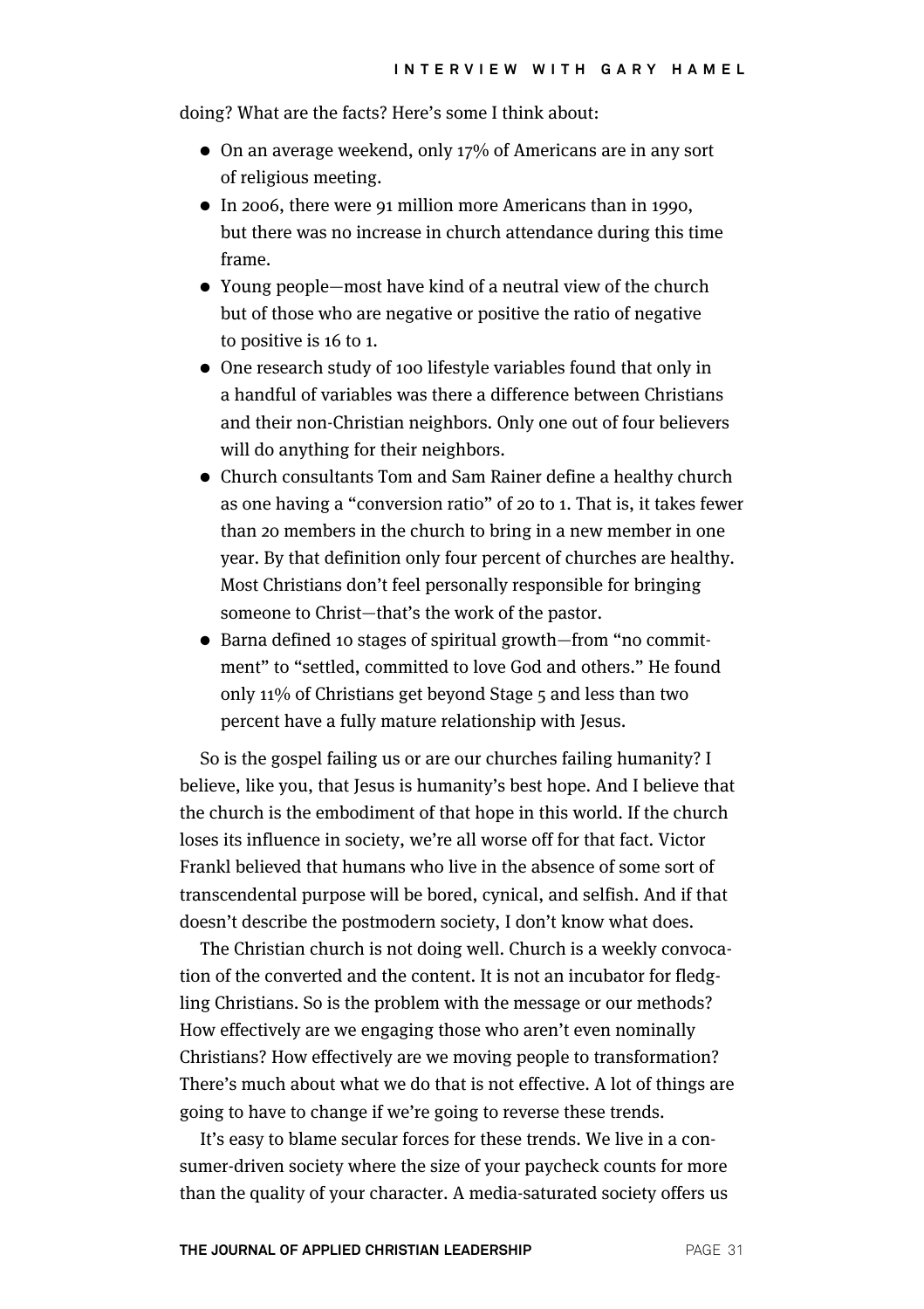an unlimited number of distractions to take us away from reflection. Young people have become deeply cynical of all sorts of societal things, including the church.

Living in a society that is increasingly "me-centered" has made things more difficult for the church. But what is our response? We could wring our hands in despair, or maybe we should feel grateful that so many people are not just going through the motions. Maybe we should be glad a materialistic culture has left people hungry for true authenticity. The fundamental problem facing the church in the 21st century is not materialism, not atheism, not skepticism, not relativism. It is inertia. We are institutions that are not changing as fast as the world around us. And the power of inertia is so strong that it takes a crisis to make a change. How do you create a church that forever outruns change?

That brings me to my second point: We must generate a bunch of new ways of doing worship and evangelism. We need to try new things. In Silicon Valley, we have to generate thousands of ideas to get only a few useful ones. How do we get every single member of the church to be an entrepreneur?

## I don't believe any organization should be protected from its own stupidity. If you can't adapt, you're going to die.

In one church, some members chose to buy prostitutes' time in order to share Jesus with them. Another church gave out cards on a university campus apologizing for the sins of the church—the Crusades, the way gays and lesbians have been treated, etc. Some churches are meeting in coffee houses. What would happen if we invited atheists to our churches to tell us what they experience?

In business it's almost always the newcomers who come up with the new ideas; they don't have the embedded orthodoxy. What are the things that haven't changed for 10 or 20 or 30 years? Why haven't they changed? We need to examine our practices. Why can't we bring our laptops and iPhones to church without someone telling us to put them away? Why is church a lecture and not a discussion? How do we deliver the function without the form? What matters is contribution, not credentials. Earlier I mentioned Drew Williams, a young pastor in a small Anglican parish in the UK. He was tired of top-down models and determined to unleash the natural leadership of his parishioners. Mission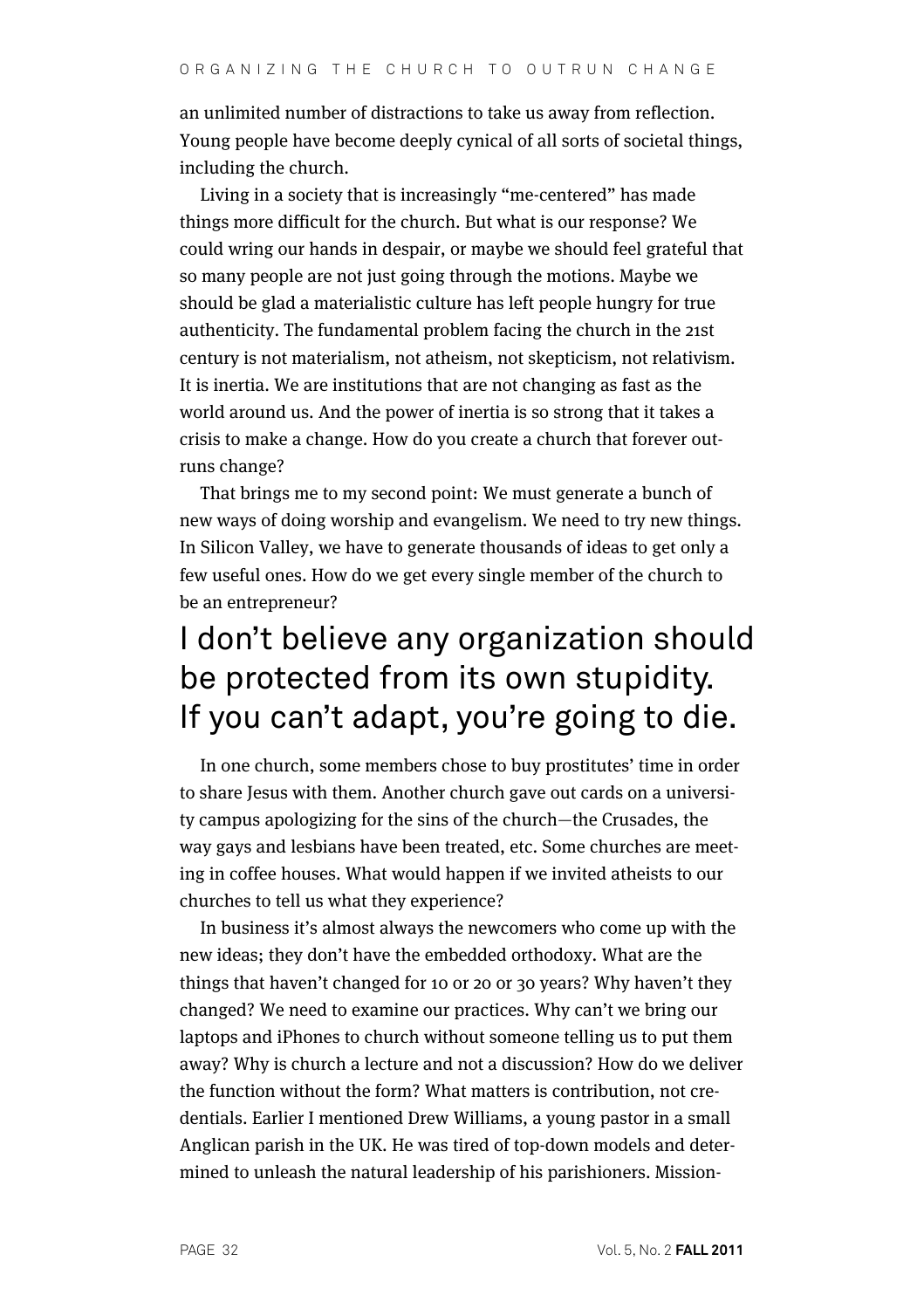shaped Communities emerged that were led by lay leaders, and the church grew from 500 to 1,600. You can read his amazing story in the book Breakout. That's an example of what I'm talking about. We need to rethink our organizations and turn them upside down.

I think the early Christian church was a lot like the organizations I'm describing. It was more like Habitat for Humanity or Alcoholics Anonymous—more like a grass roots movement. The early church grew from a comparative handful of believers after Christ's death to 31 million by A.D. 350—about half of the population of the Roman Empire at that time. The early church was communal, unstructured, non-hierarchical, and organic. It was powerful spiritually, not institutionally powerful. The church is nothing more than a community of communities, the people of God. The problem with organized religion is not the religion part, but the organized part.

**EB:** So your vision for the church is that we figure out new ways to get more people actively involved in the work of the church, in outreach, etc.?

**GH:** Yes! I think in the more traditional bureaucratic model, we put an almost impossible intellectual and moral burden on "the leader," whether it's the president of a university, or a corporation, or a country, and then we're kind of surprised when so many of them fail to live up to those expectations. Over the last few years, you look at a lot of very, very famous CEOs and big companies who've really proved to have feet of clay: I think of Jürgen Schrempp at Daimler-Chrysler; of Ed Zander, who went from Sun Microsystems to Motorola and was a time there; of Howard Stringer, who for more than a decade has been leading Sony slowly down the tubes; Carol Bartz at Yahoo!; Léo Apotheker at HP. And so you look at all of these "leaders," all of them were trained, were mentored, were vetted, were selected by some of the smartest people in the world—Egon Zehnder, the big headhunting firms—and they met the board, and yet all of them somehow proved to come up short.

And so the question I've been really asking myself over the last few years is, Have we been placing too much emphasis on "the leader"? Let me say it like this: Somebody once said about the United States (and this could be said of any constitutional democracy) that the United States was invented by geniuses to be run by idiots. So there's a huge amount of care and thought in the setting up the constitutional parameters of the United States, the balance of power, and so on. And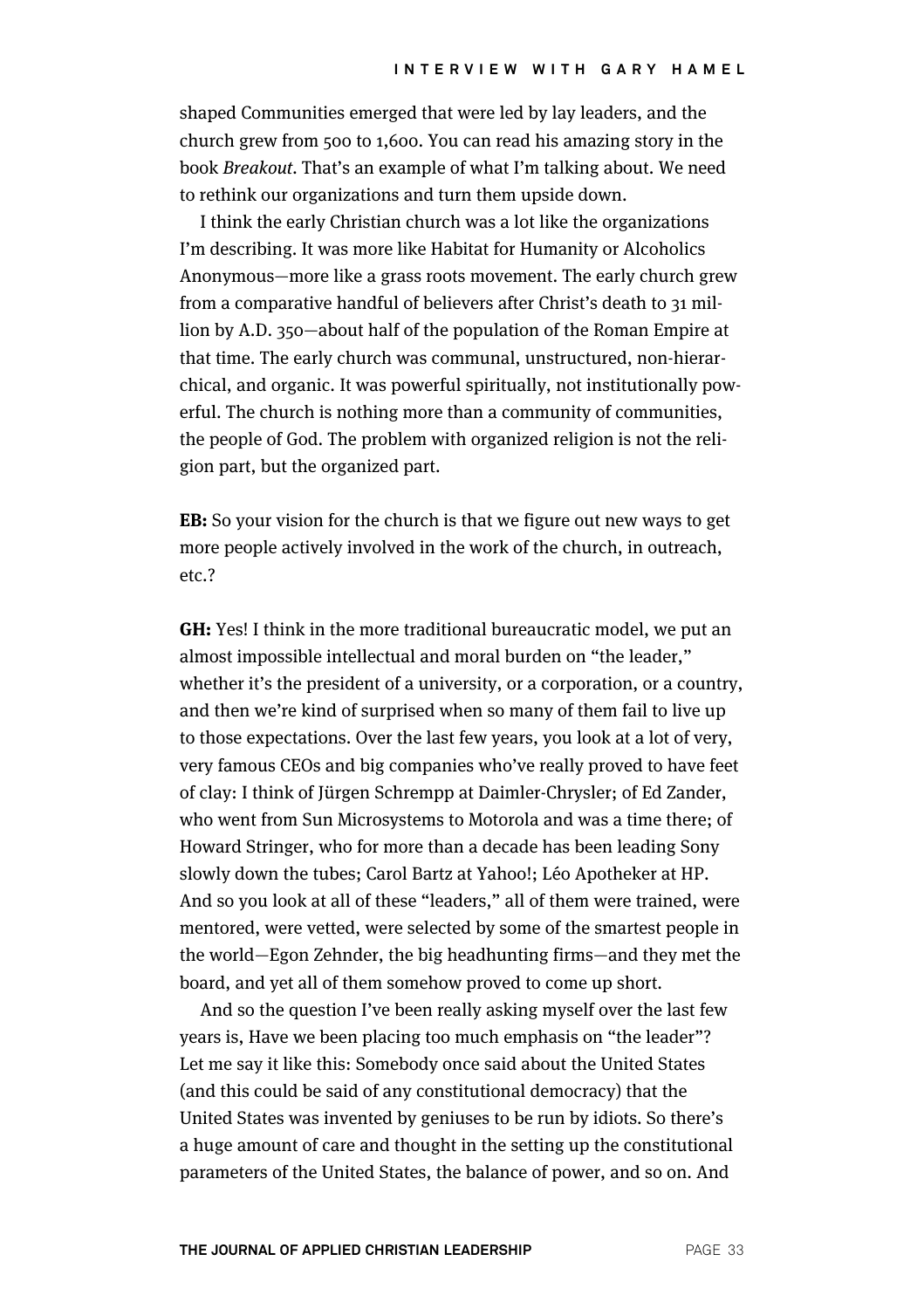so the reality is that the resilience of a democracy, the resilience of the United States does not depend on who's in the White House. Now that person can screw things up; and in a crisis sometimes you need a strong leader there. But mostly the nation absorbs immigrants, and new businesses get created, and political movements get started, and here's Occupy Wall Street, and here's Tea Party, and nobody really decided, nobody gave them permission, and so on. So there's this hugely vibrant, organic thing that's always morphing, always changing, but they're not waiting for somebody in Washington to give them permission. In fact, usually those folks are the last to see it. "Oh gee! OK, people care about the environment!" Or some other issue. And I often feel that our organizations are kind of the reverse—they seem to have been invented by idiots and can only be run by geniuses, so we need these exceptional leaders. When I listen to Jim Collins or these other folks who talk about how we need leaders who are bold yet prudent, who are strong yet empathetic, who are decisive yet reflective, etc.

**DC:** Others need not apply.

**GH:** Yeah, well, that's what every woman hopes for in a husband—that doesn't happen very often either. So, my sense is leadership genius is very narrowly distributed. And in fact, the Hay Group (it's a big HR consultant company) published in 2010—maybe they do this every year, but I just went back a couple of years—they published a list of the best companies in the world for leadership. And they were asking CEOs to nominate these companies. I don't think they had a very scientific way of doing this—but presumably companies that spend a lot of time growing, mentoring, training, selecting leaders. So I looked at these 20 companies, and since 2010, only four out of 20 have outperformed the Dow Jones Industrial Average. So they might be good for leadership, but they're not very good for investors, right?

So you start to say, "Well, maybe the problem is that leadership genius is extraordinarily rare." How many people really have the innovation instincts of Steve Jobs, or the political skills of Lee Kuan Yew, or the emotional intelligence of Desmond Tutu, right? It's not a long list. So for me the question is a little different. Is the question finding and growing extraordinary leaders, or is the question building organizations that can thrive with kind of average leadership? And I think maybe that's the more important thing. Not that you shouldn't work to get the very best people in the job, but as the environment becomes so